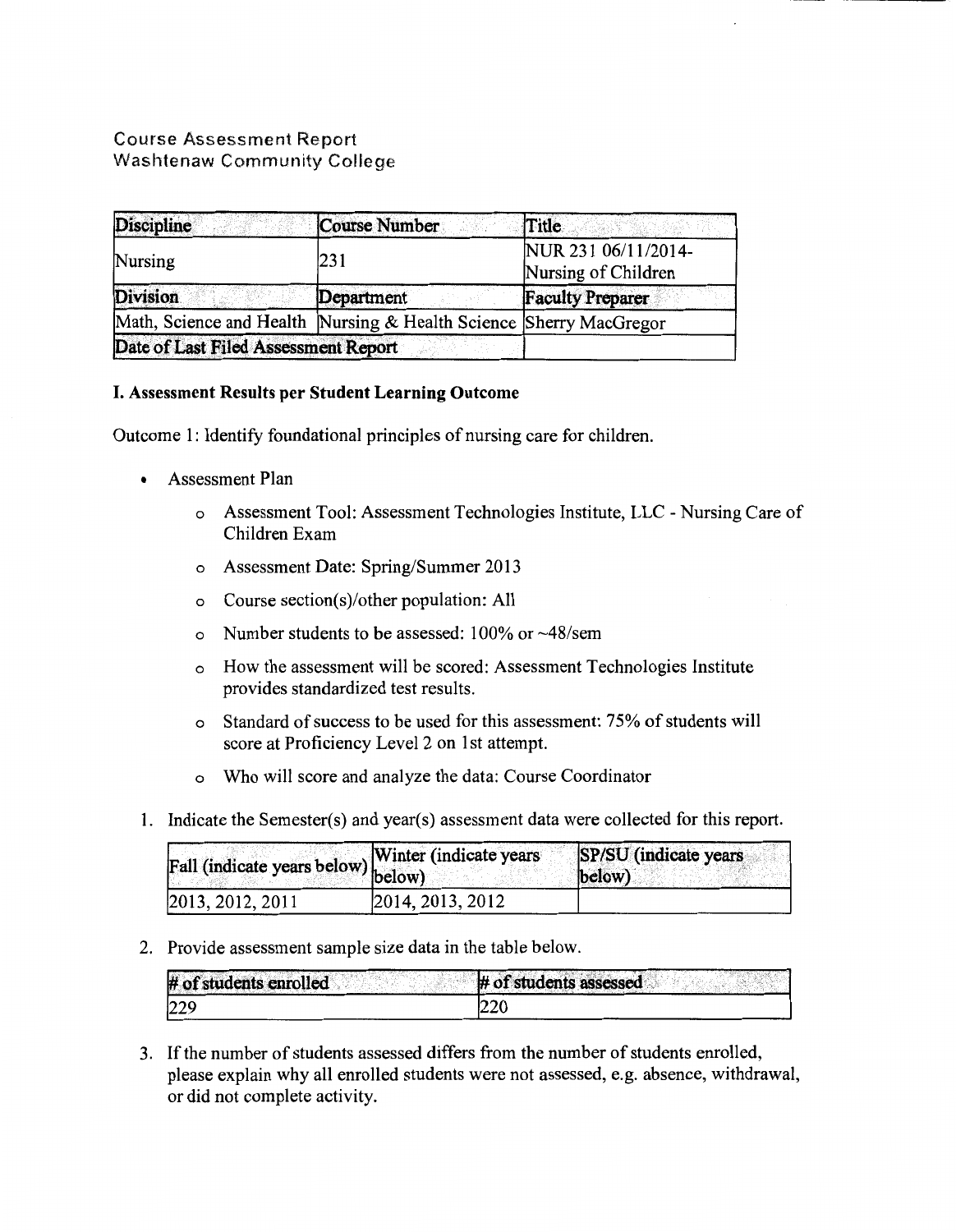8 students didn't pass the course the first time and had to repeat it; so their number would have been included twice. (Students not passing the course don't take the ATI exam.) 1 student didn't pass so couldn't take the ATI exam and was not eligble to retake the class.

4. Describe how students from all populations (day students on campus, DL, MM, evening, extension center sites, etc.) were included in the assessment based on your selection criteria.

All students are included; the course is taught face-to-face during the day.

5. Describe the process used to assess this outcome. Include a brief description of this tool and how it was scored.

The ATI (American Testing Institute, LLC) Nursing of Children exam was utilized to assess the students' knowledge, as the exam questions are very similar to NCLEX Exam questions. The exams are nationally normed and students scores are compared to these norms. Students get overall scores for the exam from a "below Level 1 - Level 3". Below Level  $1 =$  below minimum expectations and may be indicative of significant risk. Level  $1 =$  met the absolute minimum expectations for performance in this content area. Level 2=exceeded minimum expectations for performance in this content area. Level 3= exceeded most expectations for performance in this content area.

6. Briefly describe assessment results based on data collected for this outcome and tool during the course assessment. Discuss the extent to which students achieved this learning outcome and indicate whether the standard of success was met for this outcome and tool.

Met Standard of Success: Yes ...

82.3% earned level 2 or 3 over the 6 semesters. Students did not score as well W'14 which was the first semester they were not mandated to score at a level 2. This is also the first time in 3 years that a student scored at a"< level 1 ".

7. Based on your interpretation of the assessment results, describe the areas of strength in student achievement of this learning outcome.

The test is broken into 7 areas with results for each question in each area, and overall results for each area as well. Students did best in Health Promotion and Maintenance, although they had problems with questions about parent education for infants in this area.

8. Based on your analysis of student performance, discuss the areas in which student achievement of this learning outcome could be improved. If student met standard of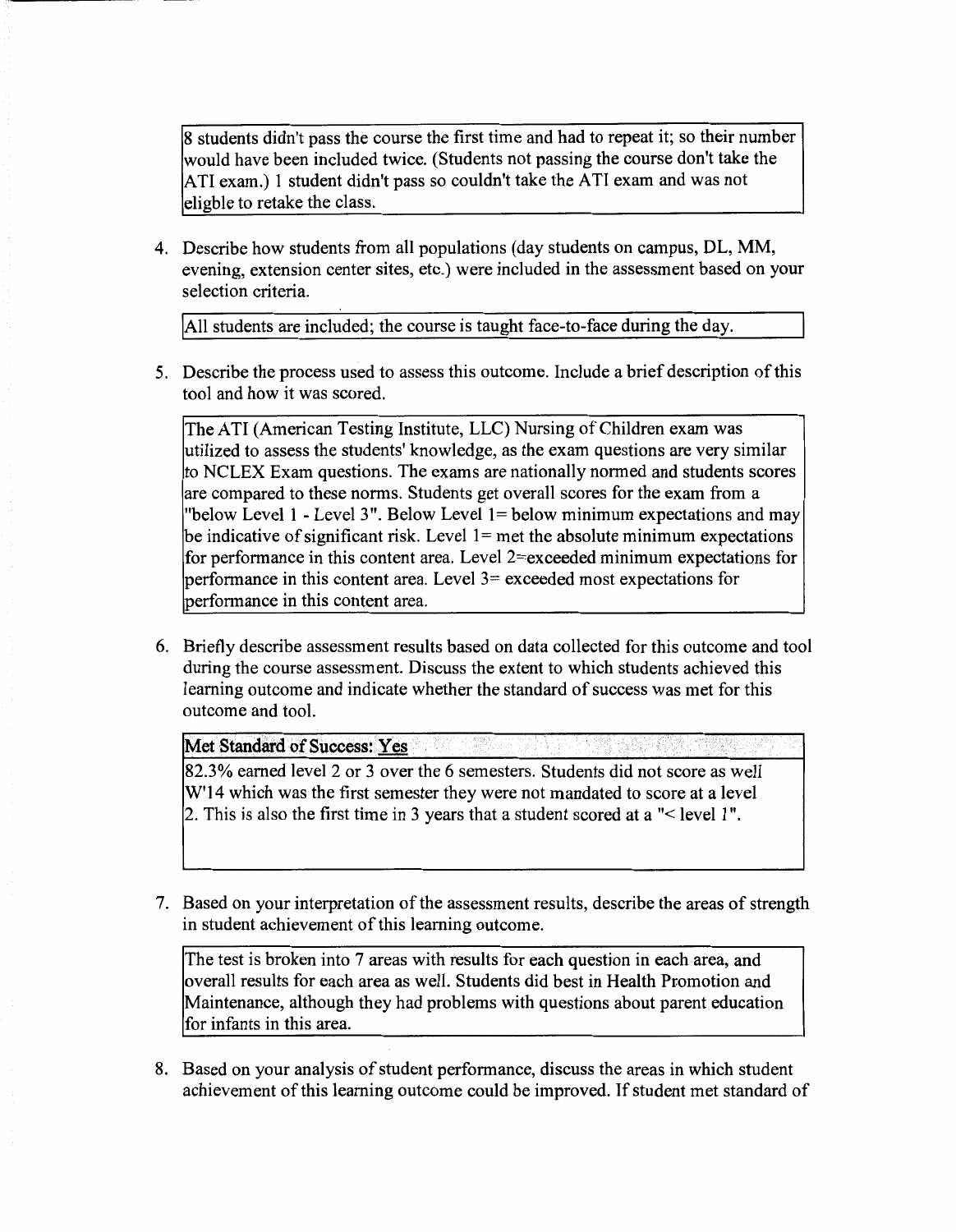success, you may wish to identify your plans for continuous improvement.

Students did only moderately well with Safety and Infection Control (only 3 questions) and Basic Care and Comfort (5 questions). Safety and Infection Control had mixed results—in W'12 the students scored only 39%, but earned between 51 and 64% every other semester. I was surprised to see the students doing so poorly on the seizure precaution question in Safety and Infection Control since we spend a significant amount of time talking about seizures in class. I'm surprised they did as well as they did on the PKU question (Basic Care and Comfort) since it's supposed to be tested in Mother/Baby and isn't taught in pediatrics any more.

Outcome 2: Determine the appropriate nursing care of children experiencing system disorders by applying the nursing process.

- Assessment Plan
	- o Assessment Tool: Assessment Technologies Institute, LLC Nursing Care of Children Exam
	- o Assessment Date: Spring/Summer 2013
	- o Course section(s)/other population: All
	- o Number students to be assessed:  $100\%$  or  $\sim$  48/sem
	- o How the assessment will be scored: Assessment Technologies Institute provides standardized test results.
	- o Standard of success to be used for this assessment: 75% of students will score at or above Proficiency Level 2 on first attempt.
	- o Who will score and analyze the data: Course Coordinator
- 1. Indicate the Semester(s) and year(s) assessment data were collected for this report.

| all (indicate years below) Winter (indicate years |                  | SP/SU (indicate years)<br>(below) |
|---------------------------------------------------|------------------|-----------------------------------|
| 2013, 2012, 2011                                  | 2013, 2012, 2014 |                                   |

2. Provide assessment sample size data in the table below.

| # of students enrolled | # of students assessed |
|------------------------|------------------------|
| 200                    | $\sim$<br>∠∠∪          |

3. If the number of students assessed differs from the number of students enrolled, please explain why all enrolled students were not assessed, e.g. absence, withdrawal, or did not complete activity.

Ia students not passing the course the first time repeated it, so their number would have been included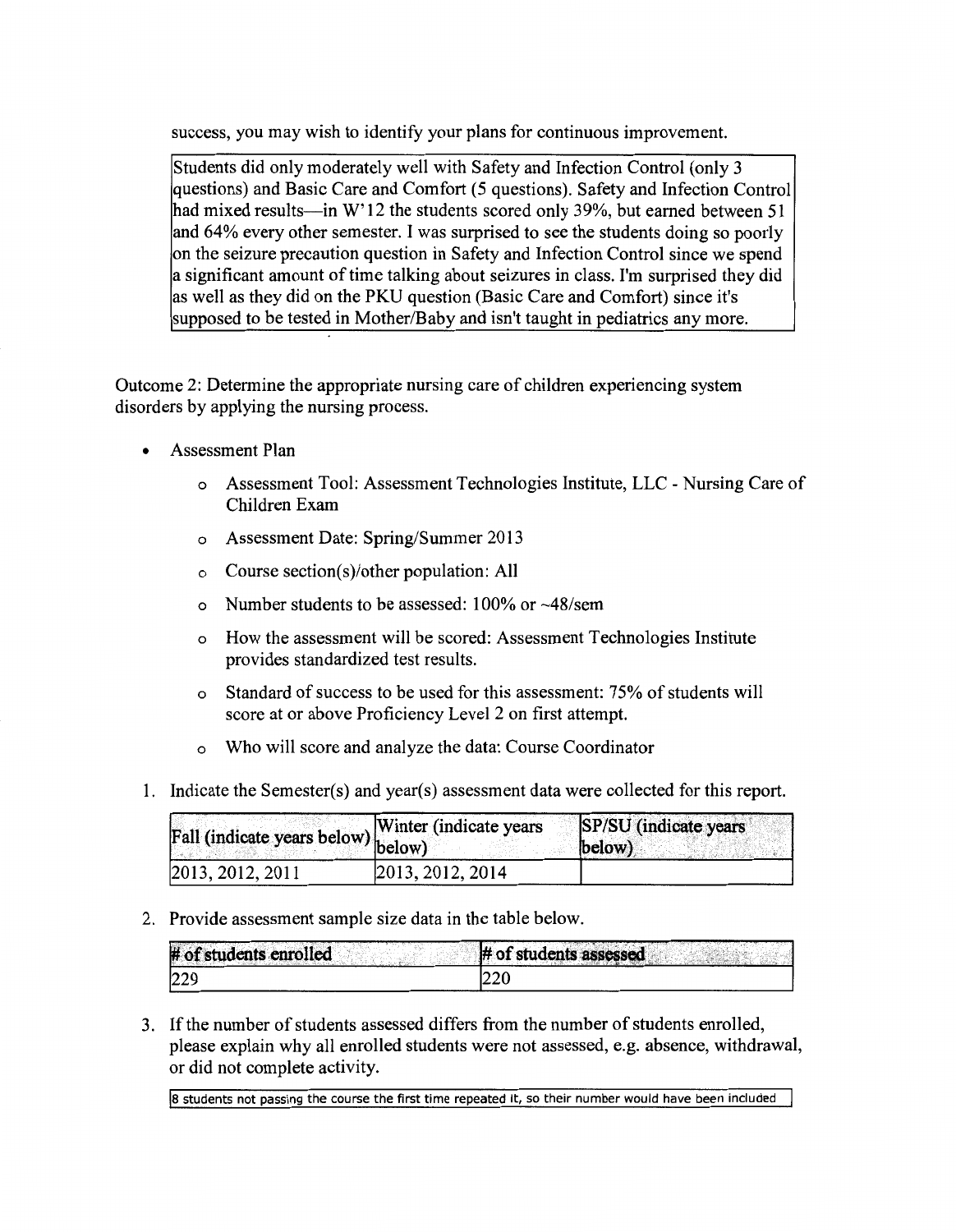twice. (Students not passing the course don't take the ATI exam.) 1 student didn't pass and was not eligible to retake the class.

4. Describe how students from all populations (day students on campus, DL, MM, evening, extension center sites, etc.) were included in the assessment based on your selection criteria.

All students are included; the course is taught face-to-face during the day.

5. Describe the process used to assess this outcome. Include a brief description of this tool and how it was scored.

The ATI (American Testing Institute, LLC) Nursing of Children Exam was utilized to assess the students' knowledge, as the exam questions are very similar to NCLEX Exam questions. The exams are nationally normed and students' scores are compared to these norms. Students get overall scores for the exam from a "below Level 1 - Level 3". Below Level 1= below minimum expectations and may be indicative of significant risk. Level 1= met the absolute minimum expectations for performance in this content area. Level 2=exceeded minimum expectations for performance in this content area. Level 3= exceeded most expectations for performance in this content area.

6. Briefly describe assessment results based on data collected for this outcome and tool during the course assessment. Discuss the extent to which students achieved this learning outcome and indicate whether the standard of success was met for this outcome and tool.

## **Met Standard of Success: Yes**

82.3% earned level 2 or 3 over the 6 semesters. Students did not score as well W'14 which was the first semester they were not mandated to score at a level 2. This is also the first time in 3 years that a student scored < level 1.

7. Based on your interpretation of the assessment results, describe the areas of strength in student achievement of this learning outcome.

The test is broken into 7 areas with scores given for each question in the area and overall scores for each area. Students did the best in the 3 areas that fit this outcome: Physiological Adaptation (22 questions); Pharmacological and Parental Therapies (11 questions); and Reduction of Risk potential (17 questions).

8. Based on your analysis of student performance, discuss the areas in which student achievement of this learning outcome could be improved. If student met standard of success, you may wish to identify your plans for continuous improvement.

Students had the hardest time with 2 lab value questions in the area of Reduction of Risk potential. They also had difficulty in the area of Pharm Therapy determining medication regimen for hematologic disorders and aerosol therapy for asthma. Their poorest result in Physiological Adaptation was the assessment findings for CV disorders and understanding peak flow meters. We can spend more time on lab values. I'd like to incorporate some kind of on-line matching games for some areas and this might be a good place for one. I have 2 new Peak Flow Meters. Demonstration in class may help with this question.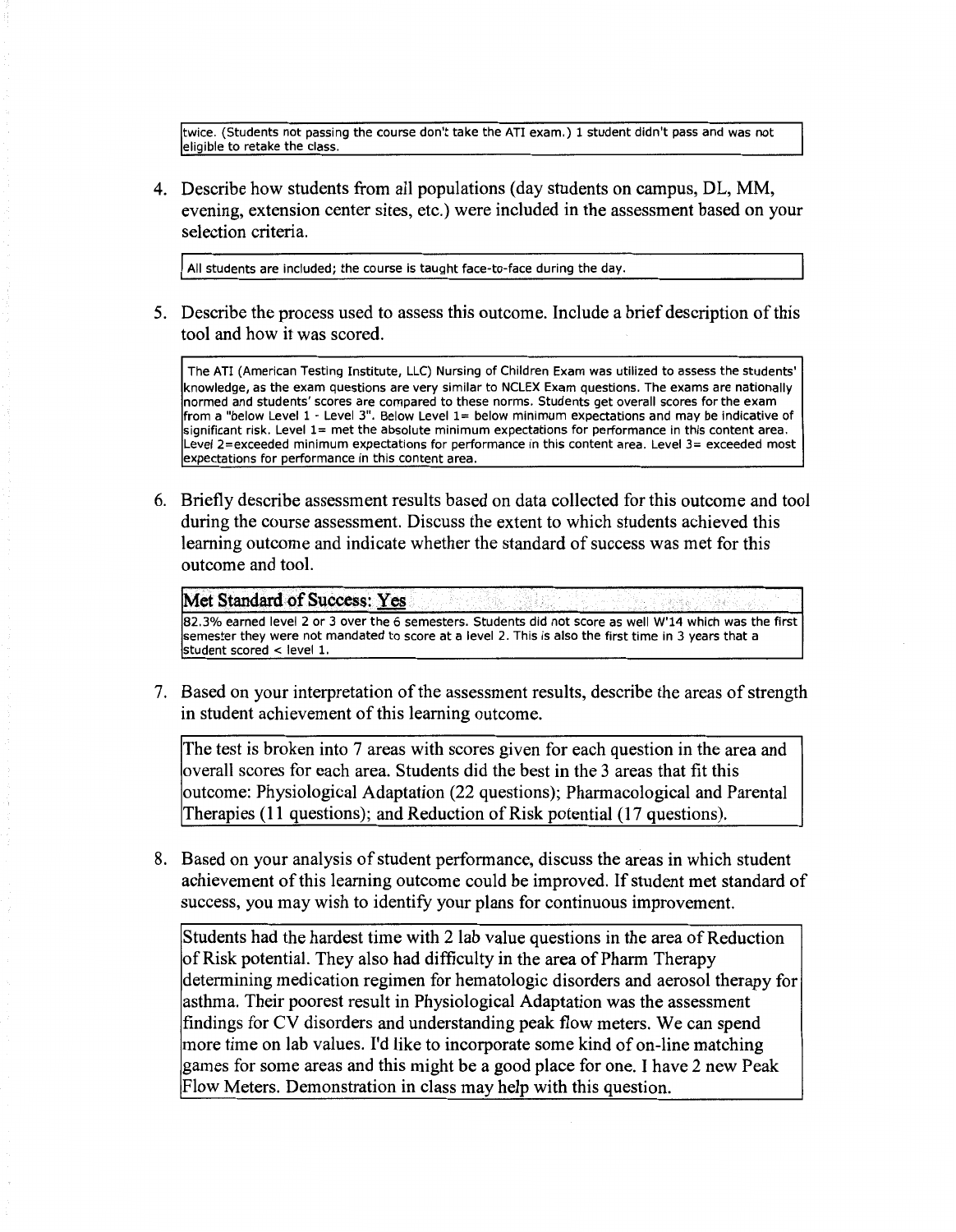Outcome 3: Determine the appropriate nursing care of children with special needs.

- Assessment Plan
	- o Assessment Tool: Assessment Technologies Institute, LLC- Nursing Care of Children Exam
	- o Assessment Date: Spring/Summer 2013
	- o Course section(s)/other population: All
	- o Number students to be assessed:  $100\%$  or  $\sim$  48/sem
	- o How the assessment will be scored: Assessment Technologies Institute provides standardized test results.
	- o Standard of success to be used for this assessment: 75% of students will score at or above Proficiency Level 2 on first attempt.
	- o Who will score and analyze the data: Course Coordinator
- 1. Indicate the Semester(s) and year(s) assessment data were collected for this report.

| Fall (indicate years below) Winter (indicate years |                  | SP/SU (indicate years<br>(below) |
|----------------------------------------------------|------------------|----------------------------------|
| 2013, 2012, 2011                                   | 2013, 2014, 2012 |                                  |

2. Provide assessment sample size data in the table below.

| $#$ of students enrolled | of students assessed<br>I₩ |
|--------------------------|----------------------------|
| عددا                     | $\sim$ $\sim$ $\sim$       |
| 12 Z                     | ZZU                        |

3. If the number of students assessed differs from the number of students enrolled, please explain why all enrolled students were not assessed, e.g. absence, withdrawal, or did not complete activity.

8 students not passing the course the first time repeated it, so their number would have been included twice. (Students not passing the course don't take the ATI exam.) 1 student didn't pass and was not eligible to retake the class.

4. Describe how students from all populations (day students on campus, DL, MM, evening, extension center sites, etc.) were included in the assessment based on your selection criteria.

All students are included; the course is taught face-to-face during the day.

5. Describe the process used to assess this outcome. Include a brief description of this tool and how it was scored.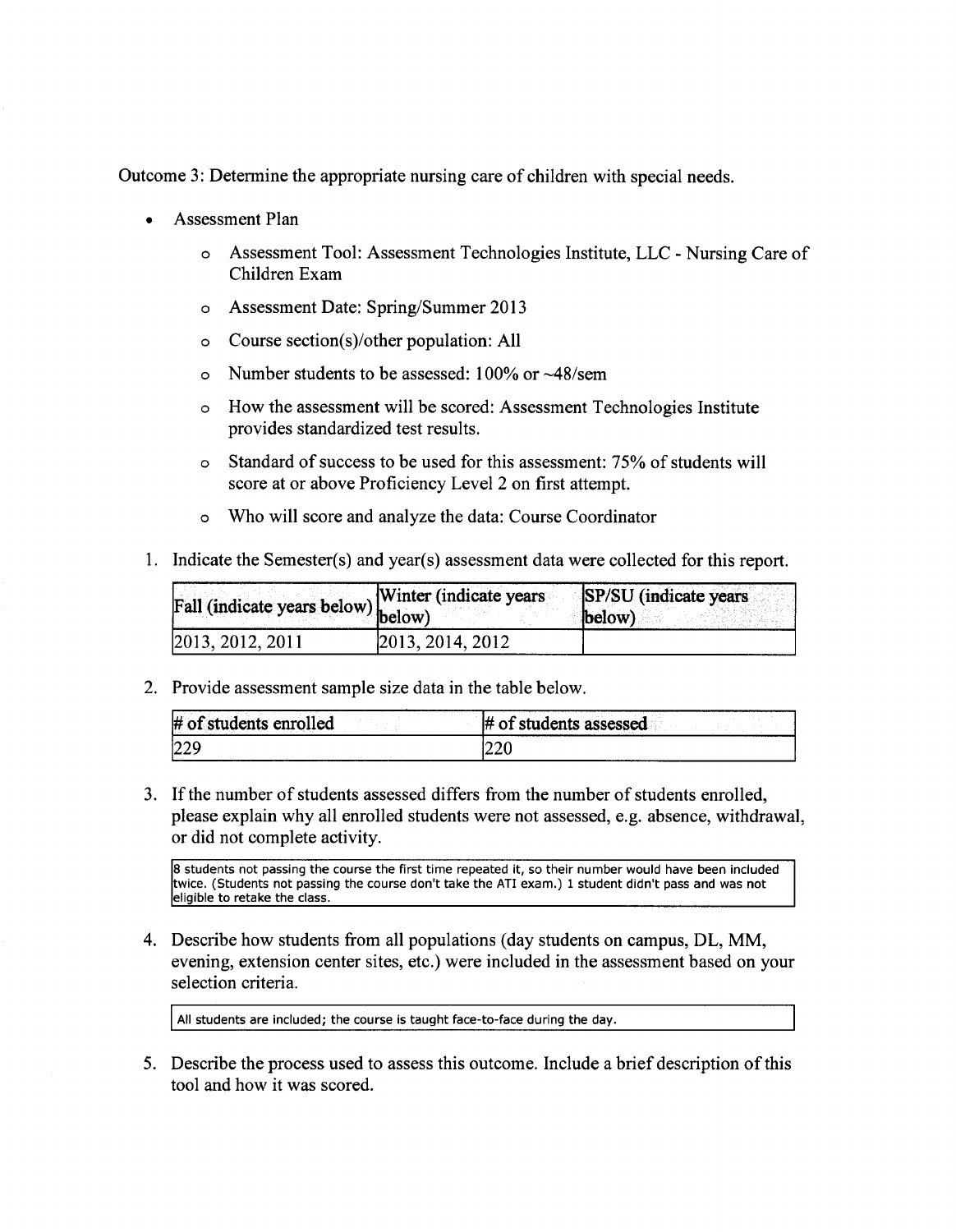The ATI (American Testing Institute, LLC) Nursing of Children Exam was utilized to assess the students' knowledge, as the exam questions are very similar to NCLEX Exam questions. The exams are nationally normed and students' scores are compared to these norms. Students get overall scores for the exam from a "below Level 1 - Level 3". Below Level 1= below minimum expectations and may be indicative of significant risk. Level 1= met the absolute minimum expectations for performance in this content area. Level 2=exceeded minimum expectations for performance in this content area. Level 3= exceeded most expectations for performance in this content area.

6. Briefly describe assessment results based on data collected for this outcome and tool during the course assessment. Discuss the extent to which students achieved this learning outcome and indicate whether the standard of success was met for this outcome and tool.

Met Standard of Success: Yes 82.3% earned level 2 or 3 over the 6 semesters. Students did not score as well W'14 which was the first semester they were not mandated to score at a level 2. This is also the first time in 3 years that a student scored < level 1.

7. Based on your interpretation of the assessment results, describe the areas of strength in student achievement of this learning outcome.

The test is broken into 7 areas with scores given for each question in the area and overall scores for each area. The areas most clearly reflective of this outcome are Health Promotion and Maintenance, Physiological Adaptation, and Psychosocial Integrity. Students did the best in recognizing normal development and developmental delays; recognizing interventions needed for failure to thrive; and care for medical emergencies.

8. Based on your analysis of student performance, discuss the areas in which student achievement of this learning outcome could be improved. If student met standard of success, you may wish to identify your plans for continuous improvement.

Students had the hardest time with Psychosocial Integrity (only 2 questions). I was surprised to see the students doing so poorly on the abuse question in Psychosocial Integrity since we spend an entire class period talking about abuse.

# II. Course Summary and Action Plans Based on Assessment Results

1. Describe your overall impression of how this course is meeting the needs of students. Did the assessment process bring to light anything about student achievement of learning outcomes that surprised you?

As noted earlier, I was surprised by some areas students had trouble with when I thought they had been taught in sufficient depth. I'm also surprised by many areas where the students' scores vary from semester to semester. There are questions where the correct responses vary from 21 to 84%. Still, with most semesters showing results of 86% of students meeting the standards, I think the class is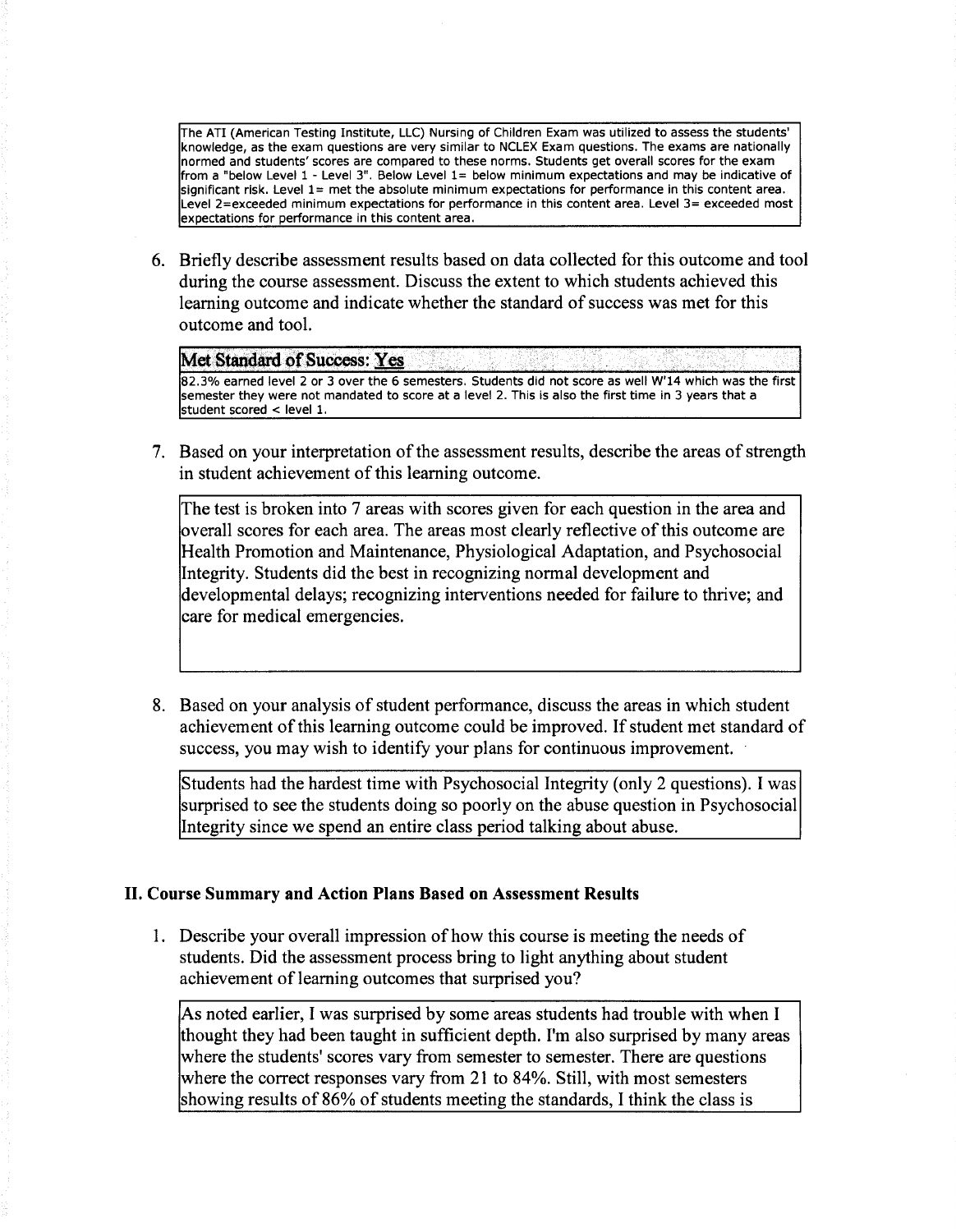meeting the needs of the students. There is the concern that with the loss of the mandate to meet Level 2 that fewer students will take this test seriously and the results will not be as high. W'14 showed just such a drop in student success, down to 71% meeting the standard. W'14 is the first semester students have NOT had to pass the peds ATI.

2. Describe when and how this information, including the action plan, was or will be shared with Departmental Faculty.

I expect to share this assessment information at a nursing faculty meeting in the fall.

3.

Intended Change(s)

| Intended Change              | Description of the<br>change                                                                                        | Rationale                                               | Implementation<br>Date |
|------------------------------|---------------------------------------------------------------------------------------------------------------------|---------------------------------------------------------|------------------------|
| <b>Course</b><br>Assignments | I'd like to<br>find/create an on-<br>line matching game<br>for lab values and<br>also for frequently<br>given meds. | These are the areas<br>where most<br>students struggle. | 2014                   |

4. Is there anything that you would like to mention that was not already captured?

Nursing faculty are looking at ways to put "teeth" back into the ATI so that students work harder to pass each ATI.

I didn't include W'11 in the assessment because the test had changed from the 2007 form (used in W'11 and earlier) and the 2010 form used from F'11 onwards. I did look at the data looking for significant changes, but didn't really find any.

We'll have a new test again, starting F'14.

# III. Attached Files

ATI Pass Rates Specific ATI Question Results

| <b>Faculty/Preparer:</b>                   | <b>Sherry MacGregor</b>              | <b>Date:</b> 07/09/2014 |
|--------------------------------------------|--------------------------------------|-------------------------|
| <b>Department Chair:</b>                   | Rene Stark                           | Date: 07/24/2014        |
| Dean:                                      | Kristin Brandemuehl Date: 07/29/2014 |                         |
| Assessment Committee Chair: Michelle Garey |                                      | Date: 09/24/2014        |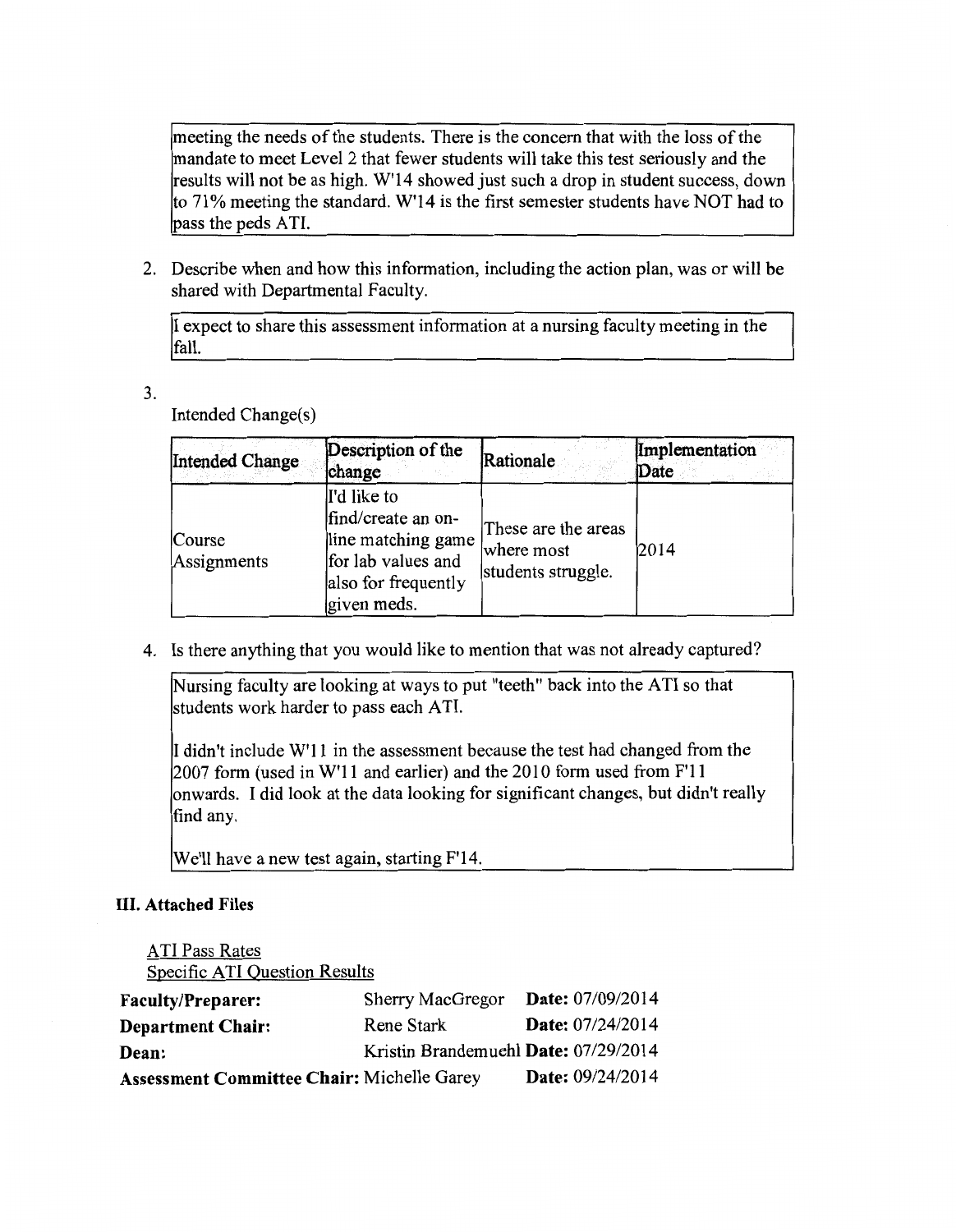## **COURSE ASSESSMENT REPORT**

#### **I. Background Information**

1. Course assessed:

Course Discipline Code and Number: NUR 231 **Course Title: Nursing of Children** Division/Department Codes: HAT/NHSD

- 2. Semester assessment was conducted (check one):
	- **X** Fall 2008-Fall 2009
	- **N** Winter 2009-2010
	- Spring/Summer
- 3. Assessment tool(s) used: check all that apply.
	- $\Box$  Portfolio
	- $\boxtimes$  Standardized test
	- Other external certification/licensure exam (specify):
	- $\Box$  Survey
	- $\Box$  Prompt
	- $\Box$  Departmental exam
	- $\Box$  Capstone experience (specify):
	- $\Box$  Other (specify):
- 4. Have these tools been used before?
	- $\bigcap$  Yes

 $\boxtimes$  No-New since Fall 2006

If yes, have the tools been altered since its last administration? If so, briefly describe changes made.

5. Indicate the number of students assessed/total number of students enrolled in the course.

97.5% of students were assessed. There were a total of 160 students enrolled in the course during the 4 semesters Fall 2008 through Winter 2010. Two students did not pass the course on their first try. One student took the ATI after passing the course on her 2<sup>nd</sup> try and the second student hasn't completed the course with a C- vet. (This includes the 4 semesters Fall 2008 through Winter 2010. The test changed between Winter 2008 and Fall 2008 and those changes make comparisons difficult, so Fall '07/Winter '08 are not included.)

6. Describe how students were selected for the assessment. All APNURS students that pass the course (passing grade of a C- or higher) in NUR 231

### **II. Results**

1. Briefly describe the changes that were implemented in the course as a result of the previous assessment.

### N/A—this is the first course assessment since MSF was revised in 2007

2. List each outcome that was assessed for this report exactly as it is stated on the course master syllabus.

1. Identify the principles of nursing care for children from infancy through adolescence experiencing health deviations, by applying knowledge of previous nursing courses. 2. Determine the care of pediatric patients and their families experiencing health deviations by applying

the nursing process. 3. Identify current strategies in the nursing care of children from infancy through adolescence to facilitate adaptation to optimal health.

3. Briefly describe assessment results based on data collected during the course assessment, demonstrating the extent to which students are achieving each of the learning outcomes listed above. Please attach a summary of the data collected.

The report received from the Assessment Technologies Institute (ATI) provides data for each group and individual scores to determine the percentage of students who met the course benchmark. Fall 2007 the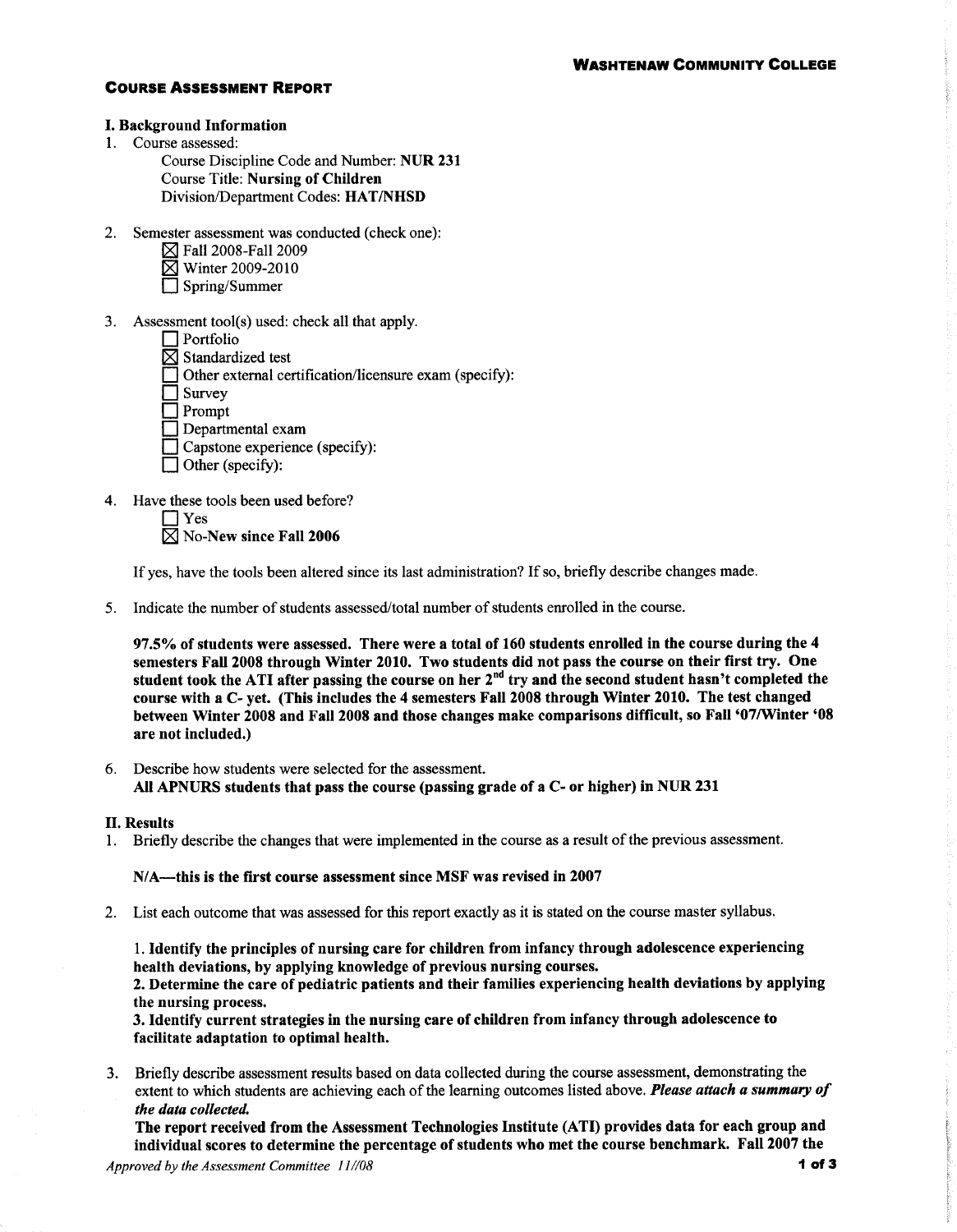### **COURSE ASSESSMENT REPORT**

course benchmark was achievement of a score in the 60<sup>th</sup> percentile rank---national. The ATI changed how they reported scores in W'08. Therefore, the course benchmark became achievement of Level 2 proficiency, based upon a cut level percentage.

4. For each outcome assessed, indicate the standard of success used, and the percentage of students who achieved that level of success. Please attach the rubric/scoring guide used for the assessment.

Revised Standard: 75% of all students should achieve a score at or above Level 2 proficiency.

Since the institution of the new exam, students have not met the benchmark stated above. W'10: (41 students) 53.7% (36 students) 69.4% F '09: W'09: (53 students) 66.04% (30 students) 60.0%  $F'08:$ 

Data were compared by fall and winter semester and by first vs. second  $7\frac{1}{2}$  weeks. No trends were apparent.

(Note: It's interesting that although students fell below the benchmark for the ATI test specific to pediatric nursing; in the cumulative exam taken at the end of the same semester, they were scoring at or above 80% on the pediatric questions.)

5. Describe the areas of strength and weakness in students' achievement of the learning outcomes shown in assessment results.

See attached rubric for subscales:

Strengths: Safety and Infection Control, Growth and Development, Immunizations, End of Life Care, Pharmacological Adverse Effects, and Illness Management

Weaknesses: Students are not meeting the benchmark in many areas, but seem to have significant difficulties with many of the areas in Physiological Adaptation (except Illness Management)

#### III. Changes influenced by assessment results

- 1. If weaknesses were found (see above) or students did not meet expectations, describe the action that will be taken to address these weaknesses.
	- Strengthen the content areas where students are doing the worst. More time will be spent in class to help students better understand this content.
	- Add 2<sup>nd</sup> assessment tool—RN Comprehensive Predictor Pediatric questions
- 2. Identify intended changes that will be instituted based on results of this assessment activity (check all that apply). Please describe changes and give rationale for change.
	- a.  $\boxtimes$  Outcomes/Assessments on the Master Syllabus
	- Change/rationale: Per the recommendation of the ATI, based upon expert studies, Proficiency Level 2 will remain the measure of achievement.
	- Change/rationale: The RN Comprehensive Predictor is an indicator of students learning the information they need to pass the NCLEXRN exam. The pediatric questions on this test are a second measure of students learning what they need to know about pediatric nursing. Outcome: 75% of students will correctly answer the pediatric questions at a Proficiency Level 2 (currently  $65%$ ).
	- b. Objectives/Evaluation on the Master Syllabus Change/rationale:
	- c.  $\Box$  Course pre-requisites on the Master Syllabus Change/rationale:
	- d.  $\Box$  1<sup>st</sup> Day Handouts

Please return completed form to the Office of Curriculum & Assessment, SC 247. Approved by the Assessment Committee 11/08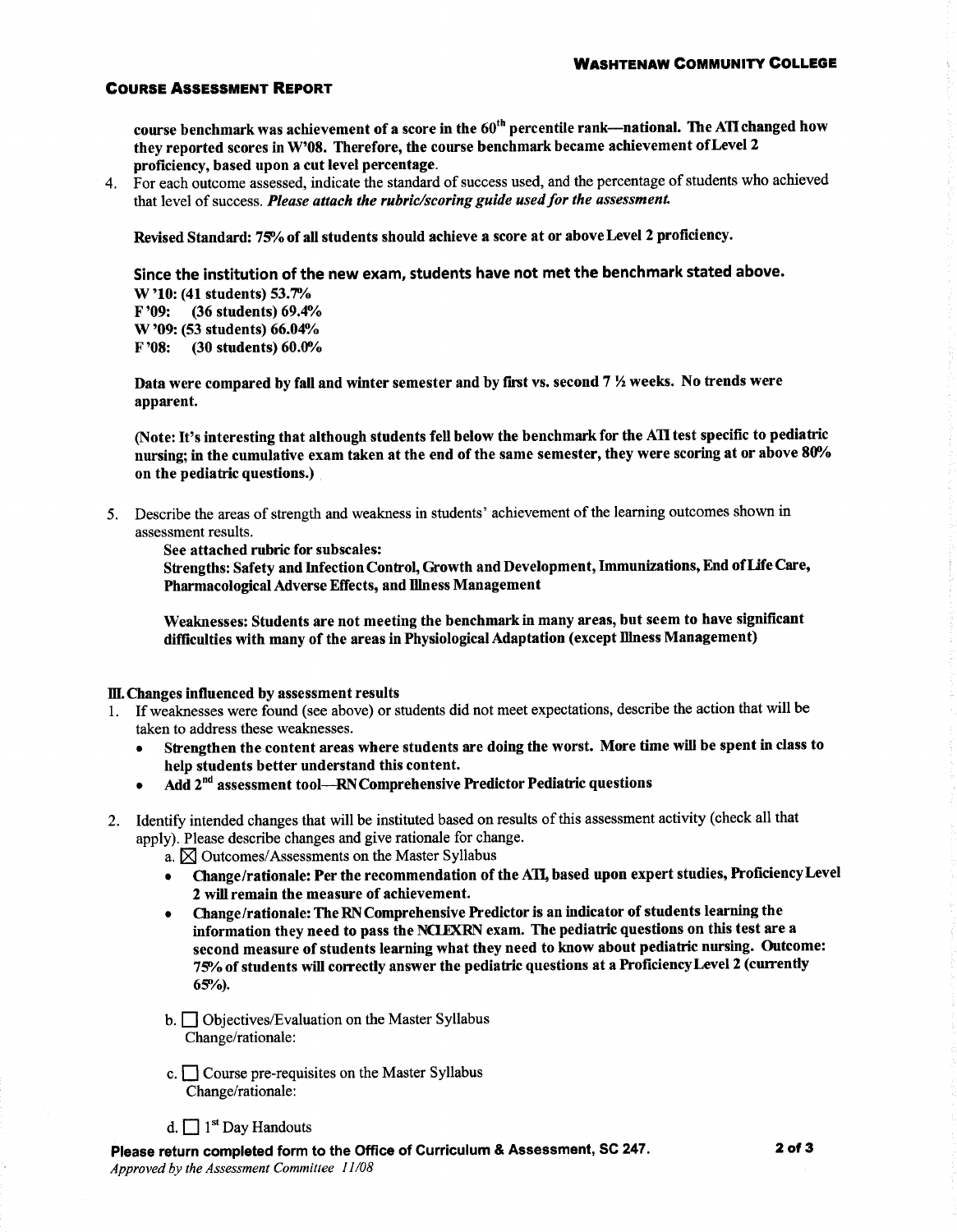#### **WASHTENAW COMMUNITY COLLEGE**

χ

#### **COURSE ASSESSMENT REPORT**

Change/rationale:

e.  $\Box$  Course assignments Change/rationale:

f.  $\boxtimes$  Course materials (check all that apply)

 $\Box$  Textbook

 $\Box$  Handouts  $\boxtimes$  Other: Unit objectives will be modified slightly to highlight information in content area where students are having difficulties (fluid and electrolytes, medical emergencies, pathophysiology, family dynamics/and therapeutic procedures).

- $g.$  Instructional methods Change/rationale:
- h.  $\Box$  Individual lessons & activities Change/rationale:
- What is the timeline for implementing these actions? Fall 2010  $3.$

### **IV.** Future plans

- 1. Describe the extent to which the assessment tools used were effective in measuring student achievement of learning outcomes for this course.
- 2. If the assessment tools were not effective, describe the changes that will be made for future assessments.
- 3. Which outcomes from the master syllabus have been addressed in this report? Selected All X

If "All", provide the report date for the next full review: Spring/Summer 2013

If "Selected", provide the report date for remaining outcomes:

### Submitted by:

|        | Submitted by:                  |                                          |
|--------|--------------------------------|------------------------------------------|
|        | <b>Print: Sherry MacGregor</b> | Date: July 2010<br><b>Signature</b>      |
|        | Faculty/Preparer               |                                          |
|        | Print: Gloria Velarde          | 1010<br>ull<br>Date:<br><b>Signature</b> |
|        | Department Chair               |                                          |
| Print: | Granville Lee                  | Date:<br><b>Signature</b><br>رەرج        |
|        | Dean/Administrator             |                                          |
|        |                                |                                          |

 $1099e$   $129109$ <br>Approved by the Assessment Committee 11/08